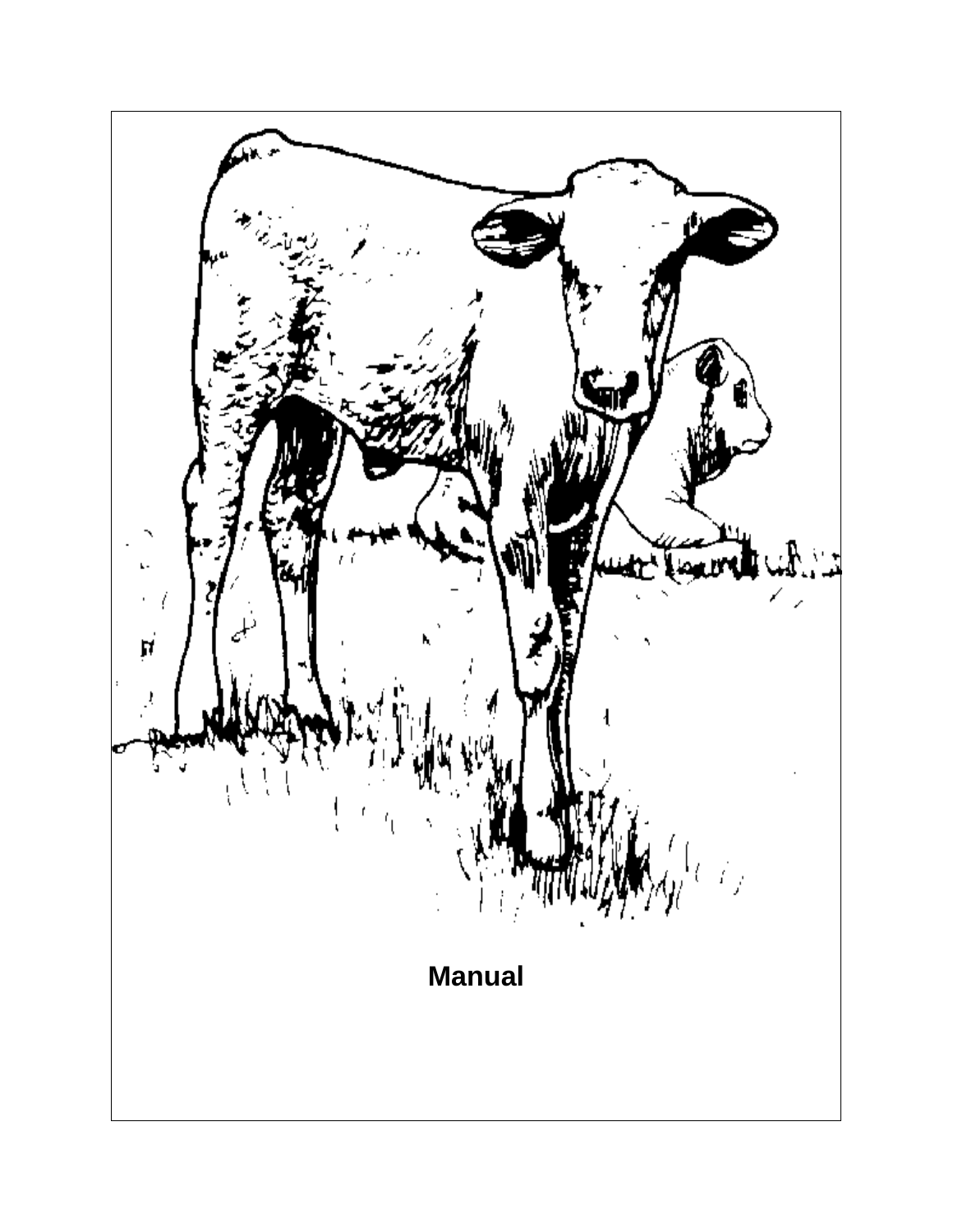## **4-H BUCKET CALF PROJECT**

#### PURPOSES:

- 1. To design a cattle project to fit the physical size and maturity level of younger youths.
- 2. To teach proper health care and nutritional requirements of young cattle.
- 3. To teach basic beef management skills without a large investment.
- 4. To teach basic record-keeping skills.
- 5. To provide a better understanding of the feeder cattle industry.
- 6. To provide a short-term project for those not ready to commit to a long-term project.

#### GUIDELINES:

- 1. BUCKET CALF An orphan or newborn calf (no more than 1 week old); male or female: dairy beef or cross, fed on bucket or bottle.
- 2. BEGIN PROJECT Select and/or purchase a calf born within 10 days of time project will begin. The project must begin after Oldham County Stock Show in January, but calves must be tagged (validated) and reported to County Extension Agent and 4-H Project Leader before **August 15** of the current year. The project will be completed at the Oldham County Stock Show. Please let project leader and county agent know as soon as you get your calf so your leader can tag the calf.
- 3. END PROJECT Project will end after awards presentation at the Oldham County Stock Show.

NOTE: If calf dies within one week after deadline for project, another calf may be obtained for a project. If calf dies after one week of deadline project will be discontinued for that term. Participants may wish to turn in a project record form at that time and consideration by judges will take place.

4. RECORDS - Bucket Calf forms will be provided through County Extension office. These forms must be completely filled out and turned in to the County Extension Agent by the time requested.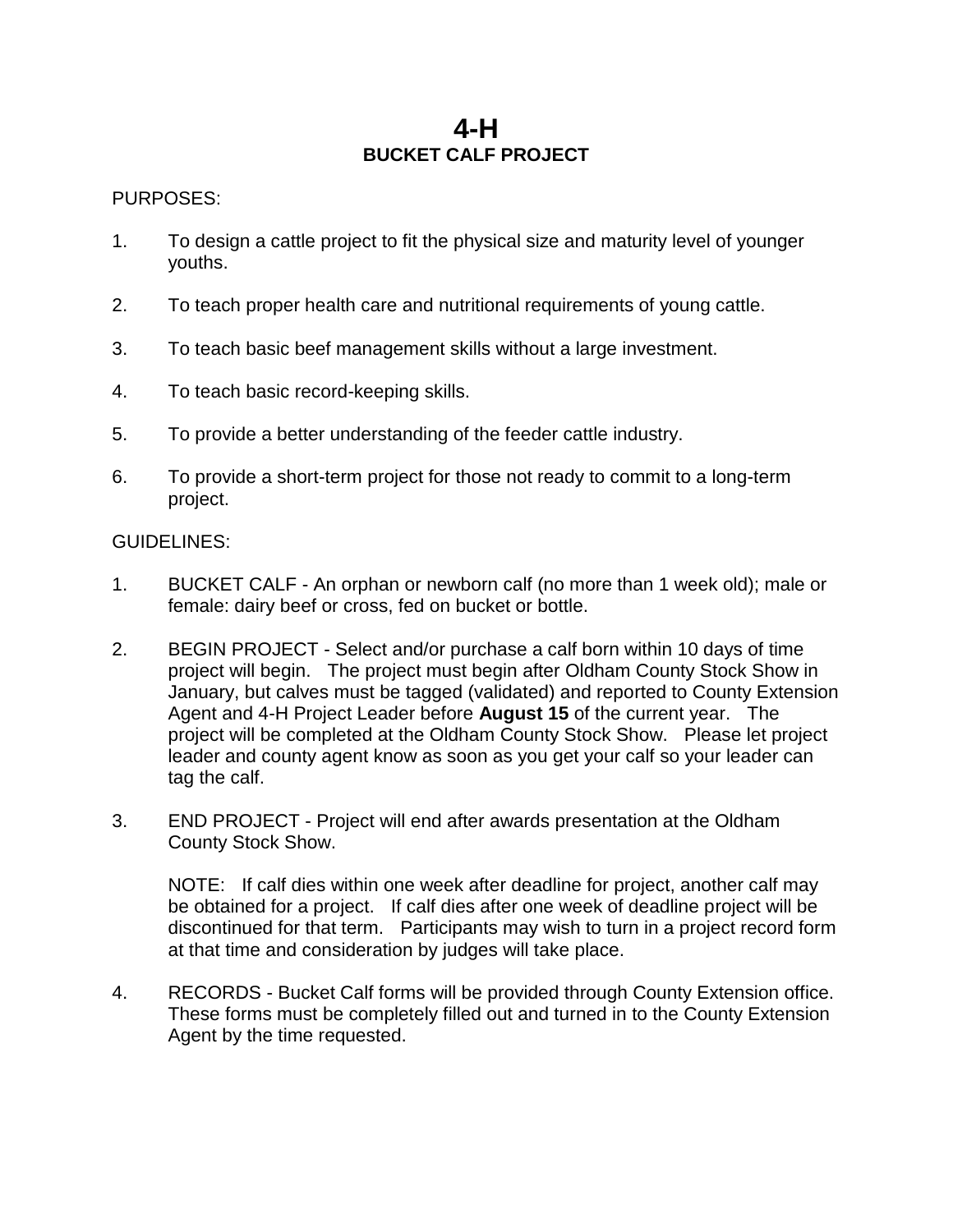5. COMPETITION GROUPS - (who is eligible)

The Extension Agent and Leader will decide on age groups to best divide 4-H members for fair competition and to be separated to make Stock Show Classes a similar number.

- 6. JUDGING Judging will be based on:
	- 1. Record form turned in 25%
	- 2. Personal interview by judge(s) on care of calf and knowledge obtained 50%
	- 3. Showmanship 25%

NOTE: The animals conformation is never judged but his care and appearance will affect the Showmanship.

7. AWARDS - Every participant will be recognized for participation in the Bucket Calf Project at the Oldham County Stock Show. Ribbons will be awarded to the participants in each age division. Champion Bucket Calf trophy for overall winner will be awarded to one Bucket Calf participant.

NOTE: PeeWees are not eligible to compete for the overall trophy or to sell in the premium auction.

- 8. AGE OF PARTICIPANT This project is designed for youth grades 3rd through 6th.
- 9. OTHER PROJECT ASSISTANCE:
	- 1. Project Leader
	- 2. Oldham County Extension Agent AG
	- 3. Veterinarian
	- 4. Feed Company Nutritionist
	- 5. Veterinary Science Project Material
	- 6. Beef or Dairy Project Material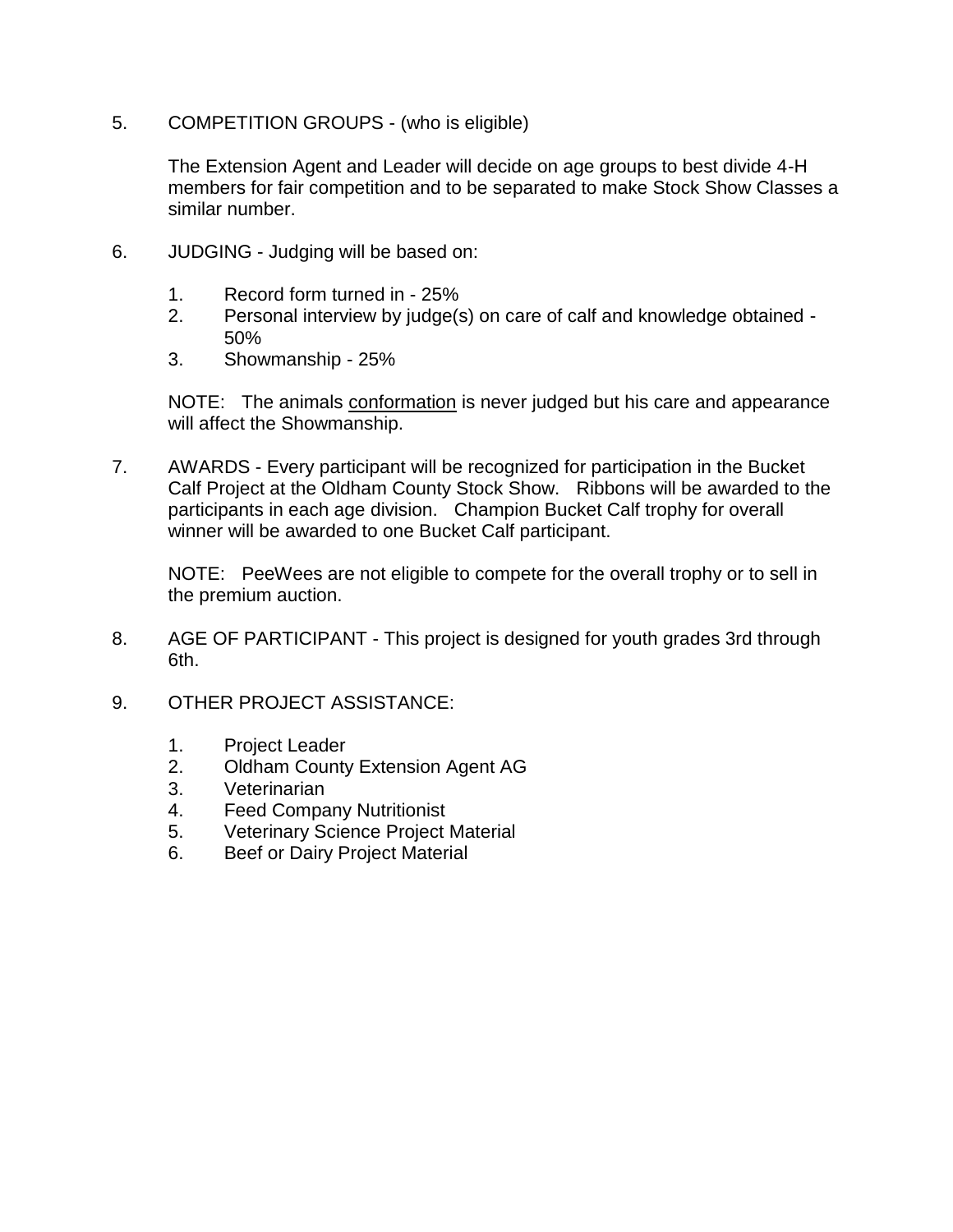# **Care of Newborn Calf**

- 1. Provide clean well-bedded pen, free of drafts.
- 2. Swab the navel with tincture of iodine as soon as calf is born.
- 3. Provide colostrum to the calf for at least three days. (First milk produced by the dam.)
- 4. If unusual health problems exist, vaccinate, give antibiotics and Vitamins A and D by injection.

# **Feeding Recommendations**

- Colostrum The need for and benefit of Colostrum cannot be over-emphasized! A source of colostrum should be obtained from a dairy and frozen for use if calf is obtained within 24 hours of birth. If colostrum is available, it can supply the entire liquid feeding program. Since the antibodies in colostrum are capable of being absorbed from the intestinal tract only during the first day after birth, it is essential that the calf be given colostrum during the first 24 hours of life (first 12 hours preferred).
- Antibiotics Feeding antibiotics (terramycin or aureomycin) stimulates the growth of young calves and reduces the incidence of calf scours. Feed recommended levels (50-100mg ONCE-A-DAY) in the milk, starting with the first bucket feeding. Antibiotics should be also contained in the calf starter ration (see Table 3).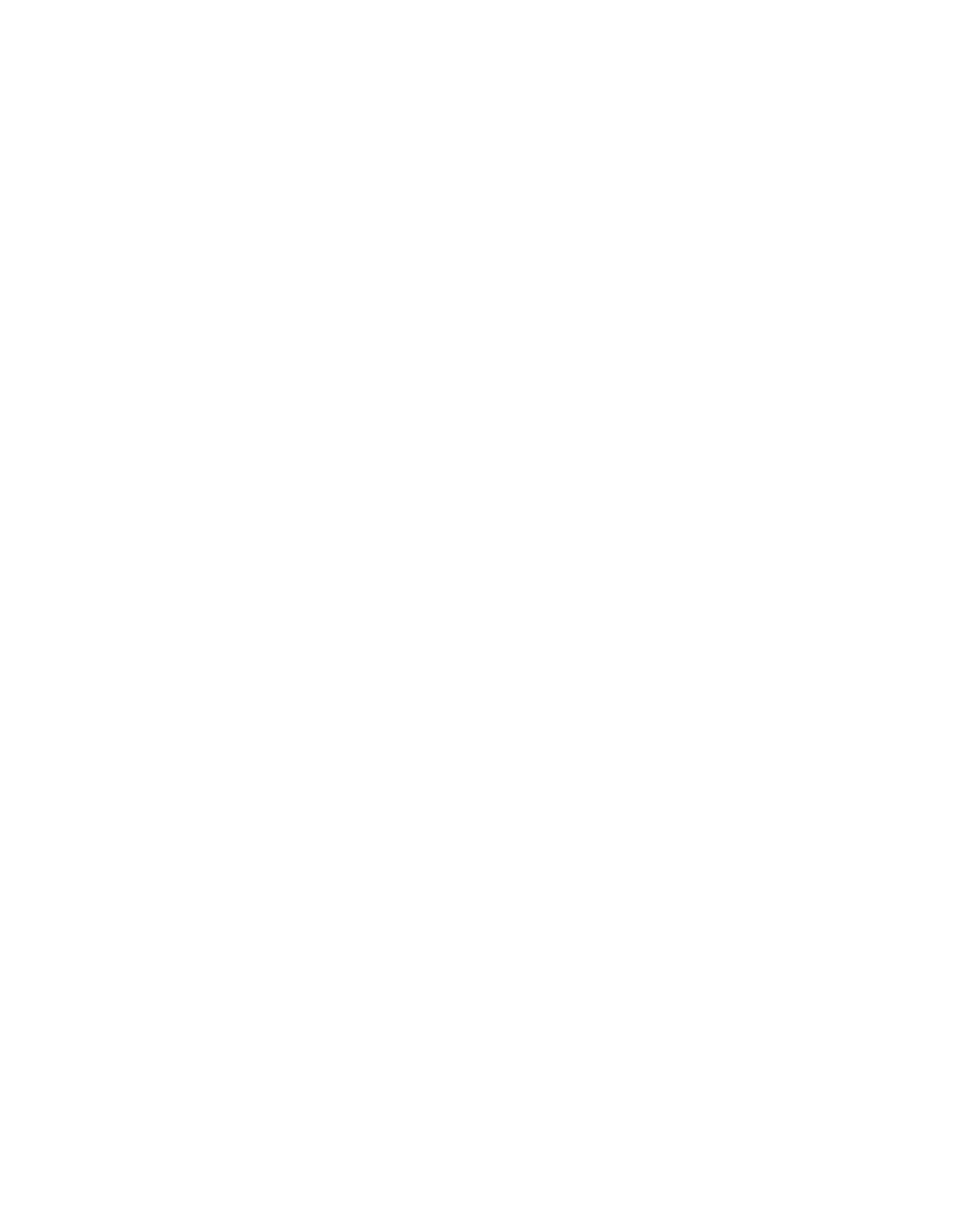| Table 2. A Good Grower Ration<br>(After four months of age) |                                       |                     |                                                                                                                                                         |                  |  |  |  |  |
|-------------------------------------------------------------|---------------------------------------|---------------------|---------------------------------------------------------------------------------------------------------------------------------------------------------|------------------|--|--|--|--|
| Ingredients                                                 |                                       |                     |                                                                                                                                                         |                  |  |  |  |  |
|                                                             |                                       |                     |                                                                                                                                                         | 7 lbs.<br>7 lbs. |  |  |  |  |
|                                                             | Table 3. Antibiotics for Calf Feeding |                     |                                                                                                                                                         |                  |  |  |  |  |
| Supplement                                                  | Grams per<br>Pound of<br>Supplement   |                     | Amount of supplement<br>Amount fed eachrequired to furn<br>calf, once daily15 grams antibiotid<br>during milk feedingper 1,000 lbs Kg<br>period<br>Calf |                  |  |  |  |  |
| <b>Starter</b><br>*AUREOMYCIN                               | (grams)                               | (grams) (teaspoons) |                                                                                                                                                         |                  |  |  |  |  |
| (pounds)<br>Aurofac 25<br>0.6                               | 25.0                                  | $1\frac{1}{2}$      | $\frac{1}{2}$                                                                                                                                           |                  |  |  |  |  |
| Aurofac 10<br>1.5                                           | 10.0                                  | 3                   | 1                                                                                                                                                       |                  |  |  |  |  |
| Aurofac D<br>3.0                                            | 5.0                                   | 6                   | $\overline{2}$                                                                                                                                          |                  |  |  |  |  |
| Aurofac 2A<br>4.2                                           | 3.6                                   | 8                   | 3                                                                                                                                                       |                  |  |  |  |  |
| Aurofac<br>8.4                                              | 1.8                                   | 16                  | 5                                                                                                                                                       |                  |  |  |  |  |

| **Aureomycin Crumbles<br>5.8 | 2.6  | $**10$        | **3            |  |
|------------------------------|------|---------------|----------------|--|
| ***TERRAMYCIN                |      |               |                |  |
| TM - 50                      | 50.0 | $\frac{3}{4}$ | $\frac{1}{4}$  |  |
| 0.3                          |      |               |                |  |
| TM - 10                      | 10.0 | 3             | 1              |  |
| 1.5                          |      |               |                |  |
| $TM - 5$                     | 5.0  | 6             | 2              |  |
| 3.0                          |      |               |                |  |
| TM - 3.6                     | 3.6  | 8             | 3              |  |
| 4.2                          |      |               |                |  |
| $TM - 3 + 3$                 | 3.0  | 9             | $3\frac{1}{2}$ |  |
| 5.0                          |      |               |                |  |
|                              |      |               |                |  |

\*American Cyanamid Co.

\*\*Does not mix well with milk

\*\*\*Charles Pfizer and Company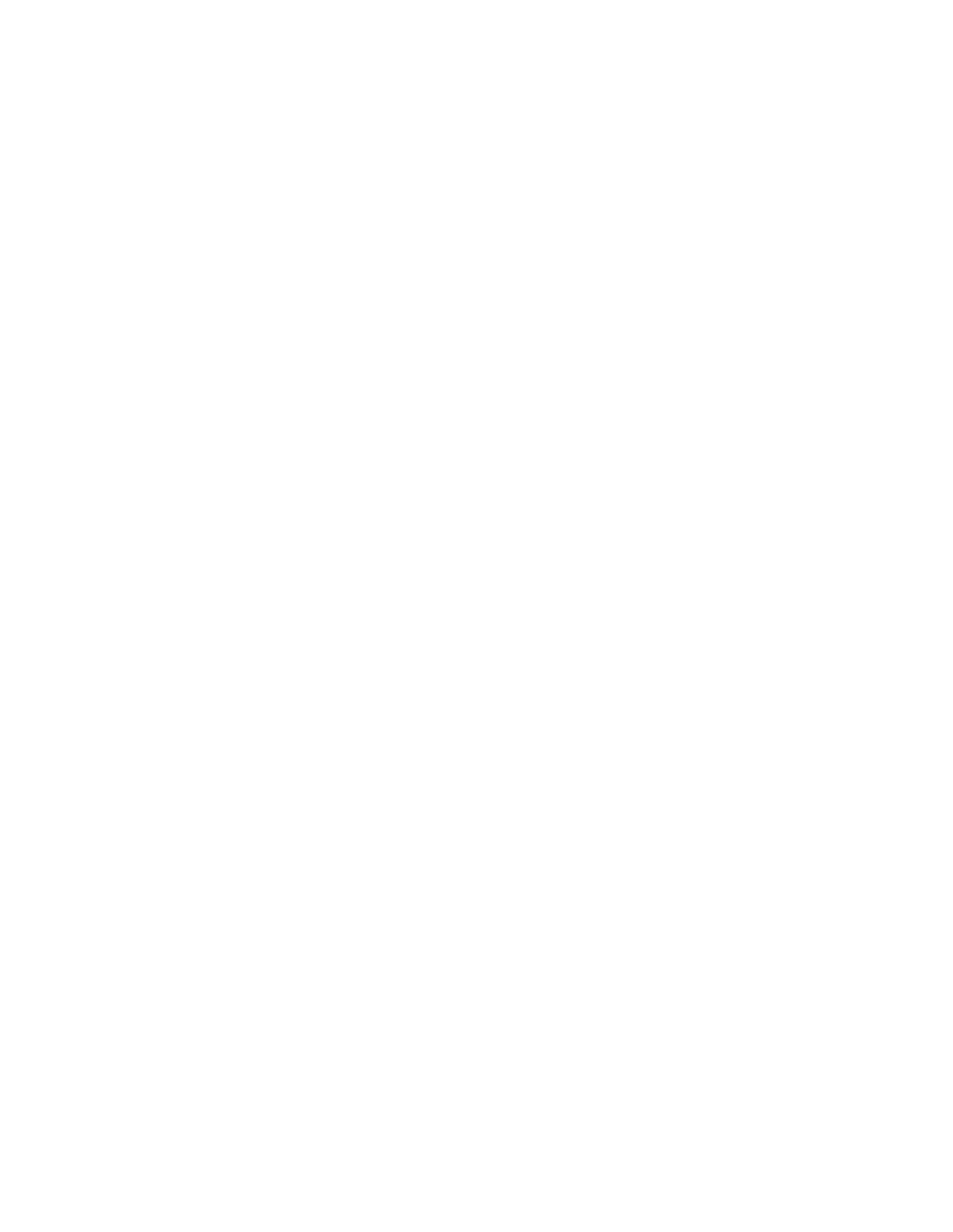| Birth to 3 months of age              |              |             |  |
|---------------------------------------|--------------|-------------|--|
| Milk <sup>2</sup>                     | 250 lbs @ \$ | / $cwt = $$ |  |
| <b>Starter</b>                        | 300 lbs @ \$ | /cwt=\$     |  |
| Hay                                   | 40 lbs @ \$  | $/cwt = $$  |  |
| Three months to 6 months              |              |             |  |
| Concentrate mixture                   | 360 lbs @ \$ | / $cwt = $$ |  |
| Hay                                   | 380 lbs @ \$ | $/cwt = $$  |  |
| Six months to 1 year                  |              |             |  |
| Concentrate mixture                   | 540 lbs @ \$ | /cwt=\$     |  |
| Hay                                   | 1 ton $@$ \$ | $/cwt = $$  |  |
| <b>Estimated feed cost</b>            |              | \$          |  |
| Estimated overhead, labor, etc.       |              |             |  |
|                                       |              |             |  |
| Estimated cost or raising bucket calf | \$           | 3           |  |
|                                       |              |             |  |

Table 4. Cost of Raising a Bucket Calf<sup>1</sup>

<sup>1</sup>Cost will vary according to type of program, dost of feed, etc.

<sup>2</sup>This cost can be replaced if surplus colostrum is stored for later use. Also, a good milk replacer will often be more economical to use than marketable whole milk. ³Does not include original cost of calf.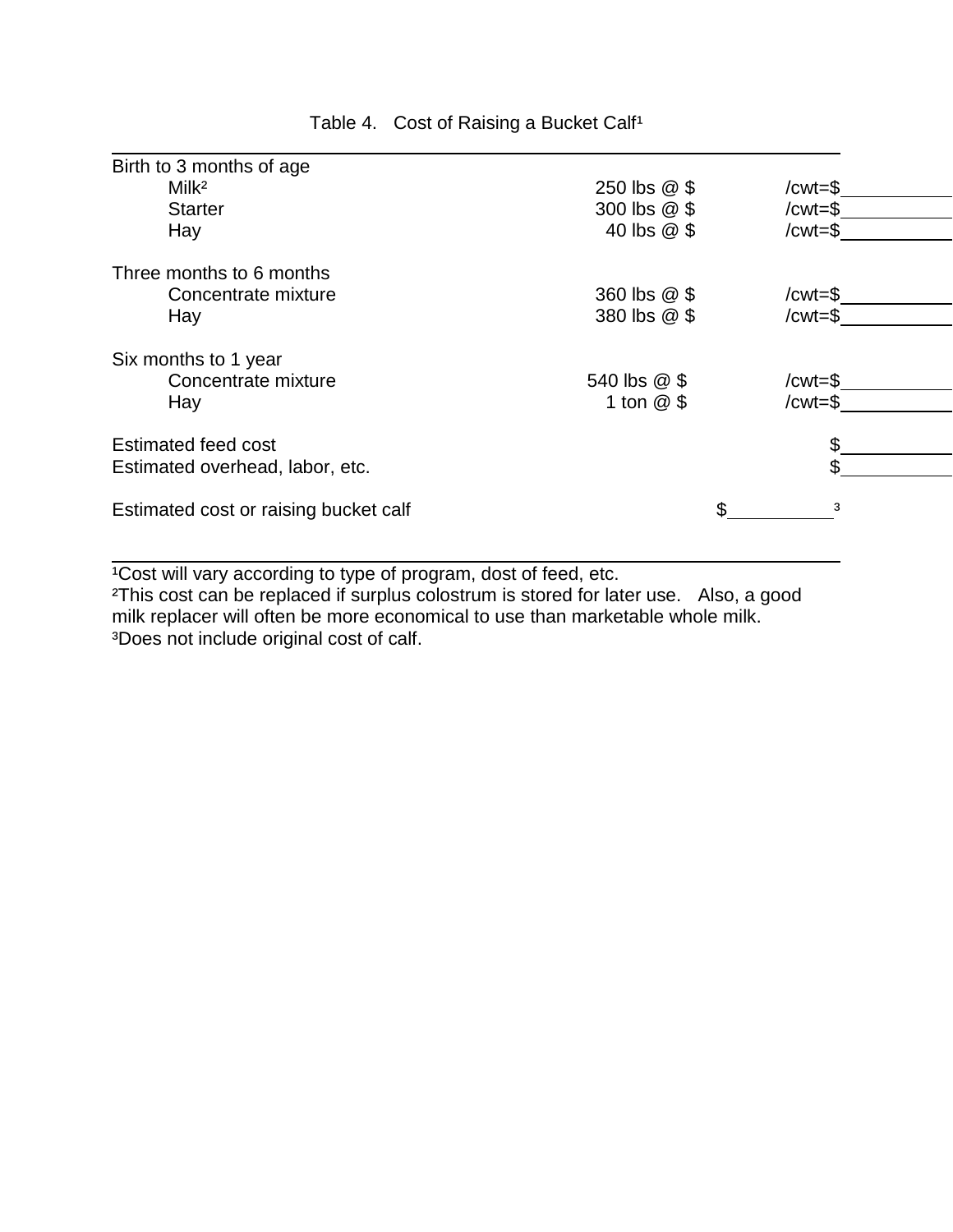## **YOUR ROLE WITH THE COUNTY EXTENSION AGENT**

- 1. Your Project will be periodically checked by the County Agent.
- 2. The County Agent will discuss feeding improvements upon request and visits.
- 3. All calves will be weighed and ear-tagged on or about September 1.

# **Management**

- 1. Identify calf immediately after birth. The state 4-H logo eartag may be used.
- 2. Dehorn calves when the horn button can be felt. The electric de-horner is the method of choice. Caustic potash or dehorning paste may also be used.
- 3. Extra teats on dairy heifer calves should be removed as soon after birth as possible. The extra teat should be thoroughly disinfected with iodine and snipped off close to the body wall with very sharp shears. Disinfect the wound.
- 4. In mild weather, calves may be exercised out-of-doors, but exercise is not absolutely necessary for pre-weaning calves.
- 5. Use nipple feeder pails to prevent the calf from gulping milk and to reduce digestive upset. However, if the nipples and valves are not properly cleaned, possible bacterial infection may out weigh all advantages obtained from their use. Wash and sterilize calf pails. Keep the calf pails as clean as the dishes you eat from.
- 6. After calf is weaned, it could be grouped according to age in a large pen with others. See that all calves actually eat their fair share.
- 7. Observe groups of calves frequently for sucking.
- 8. When calves are unthrifty, check for external and *internal* parasites.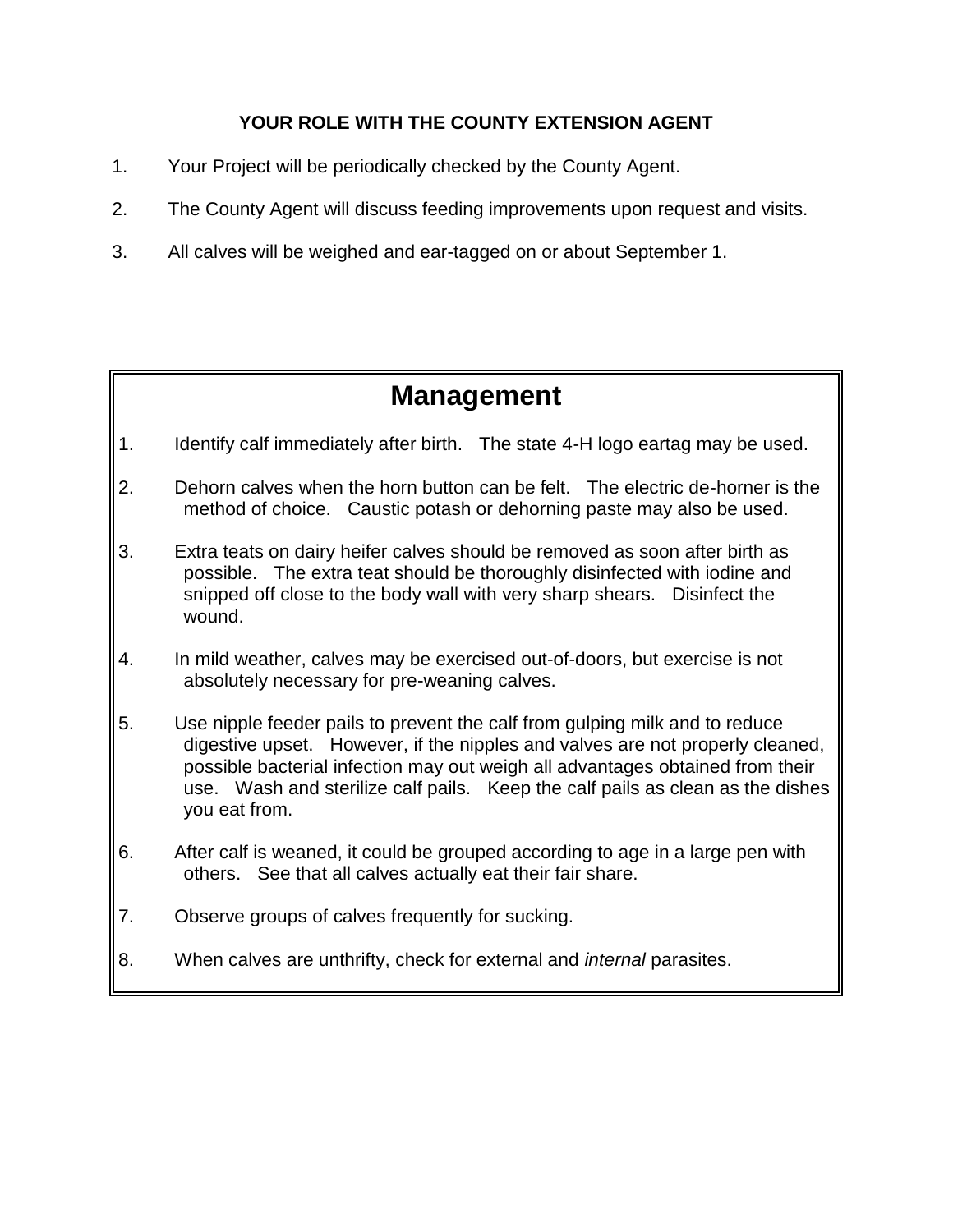### *Some Points About Calf Feeding:*

- 1. Give the calf colostrum starting immediately after birth for at least the first three days of life. Leaving calf with its mother for three days if possible would be most desirable.
- 2. Do not overfeed or underfeed calf. Weigh or measure milk--follow feeding recommendations. Feed milk once or twice daily at regular intervals. Warm milk to 100̊F, especially during the first three weeks.
- 3. Use nipple feeder pail to prevent calf from gulping milk. However, nipples, valves and buckets must be washed and sanitized to prevent bacterial infections. Calf disease can also be passed from one calf to another by the nipple feeder.
- 4. Always have fresh water available in clean pail or from automatic drinking cup after calf is about three weeks old. Water pail should be in the front of the pen, opposite from the feed.
- 5. After calf is weaned, keep trace mineralized salt before it at all times.
- 6. Do not depend on silage as a source of feed for calf under 6 months of age. Silage should not constitute all of the roughage after 6 months of age.
- 7. Do not depend on pasture as a source of feed for a young calf, except under the most favorable conditions. Too often a calf is neglected and undernourished on poor pasture.

 $\overline{a}$ 

Good pasture nearby the barn with shade and water can be a satisfactory supplemental feed and provide the calf exercise and clean quarters.

## UNIFORM FEEDING IS ONE OF THE ESSENTIALS IN RAISING A THRIFTY CALF